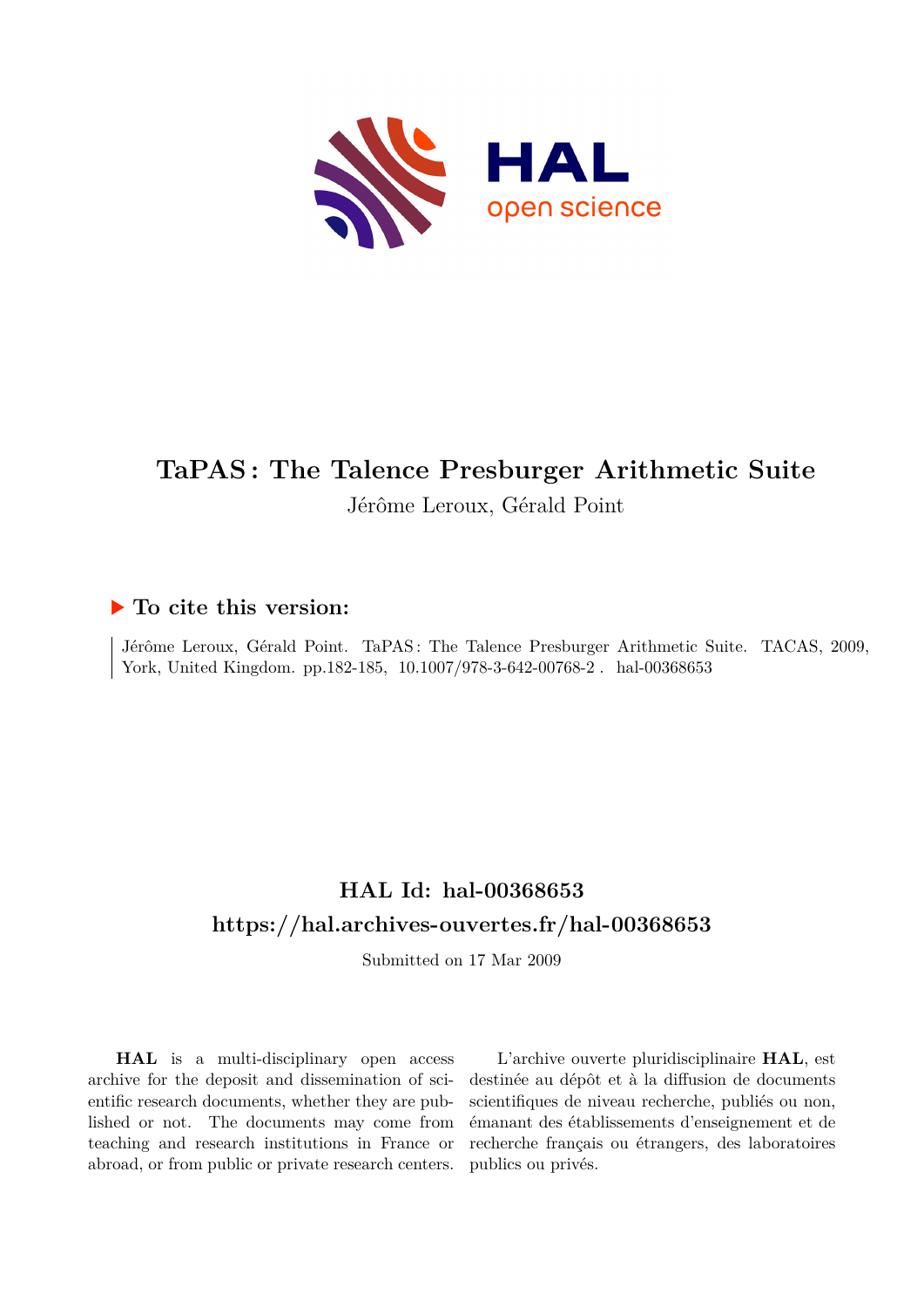## TaPAS : The Talence Presburger Arithmetic Suite

Jérôme Leroux and Gérald Point

LaBRI, Université Bordeaux 1, CNRS. {leroux,point}@labri.fr

Abstract. TAPAS is a suite of libraries dedicated to FO  $(\mathbb{R}, \mathbb{Z}, +, \le)$ . The suite provides (1) the application programming interface GENEPI for this logic with encapsulations of many classical solvers, (2) the BDD-like library SATAF used for encoding Presburger formulae to automata, and (3) the very first implementation of an algorithm decoding automata to Presburger formulae.

## 1 The Mixed Additive Theory

The automatic verification of reactive systems is a major field of research. These systems are usually modeled with variables taking values in some infinite domains. Popular approaches for analyzing these models are based on decision procedures adapted to the variables domains. For numerical variables the mixed additive theory FO ( $\mathbb{R}, \mathbb{Z}, +, \leq$ ) provides a natural logic to express linear constraints between integral variables and real variables. This logic has positive aspects: it is decidable and actually many solvers implement decision procedures for the full logic or some sub-logics like the Presburger arithmetic. TAPAS is a suite of libraries dedicated to these logics.

The sequel is organized as follows. In Section 2 the architecture of TAPAS is presented. Section 3 presents the BDD-like library SATAF used for encoding Presburger formulae to automata and for decoding automata to Presburger formulae. Finally, Section 4 provides some benchmarks.

## 2 TAPAS at a Glance

The following figure shows the architecture of TAPAS (enclosed by the dotted line). The FAST model-checker is also depicted but it does not actually belong to the suite; it is just a client application.

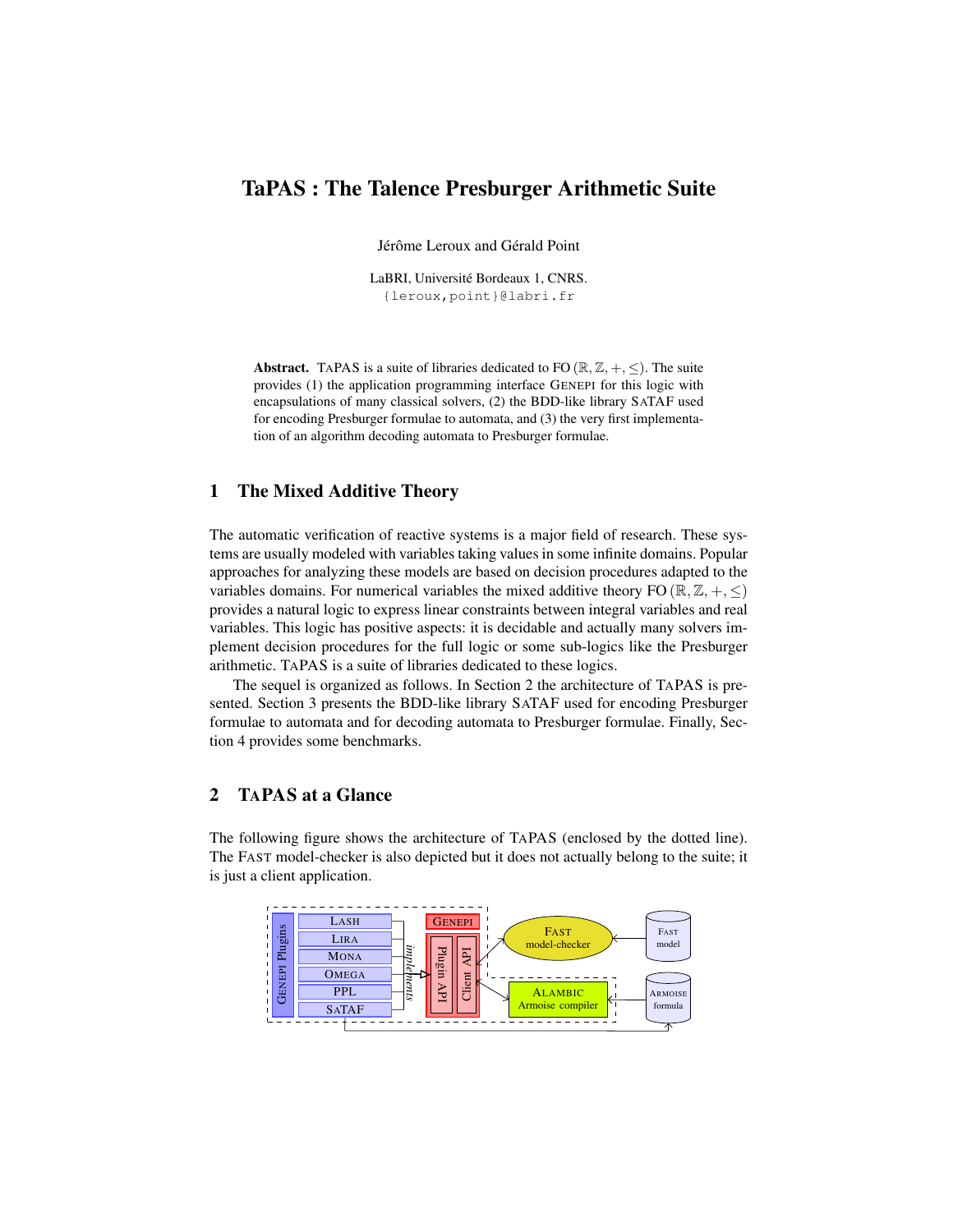Selecting the most efficient solver for a given application can be difficult. This choice can change dramatically the practical performance of the application. Since solvers have incompatible application programming interfaces (API), a particular one must be first selected prior the implementation of the application; change afterward require additional development effort. The GENEPI library[BLP06] addresses this issue by offering small APIs between, on one side, applications requiring solvers and, on the other side, solvers implementing decision procedures. The connection between applications and solvers is realized transparently using dynamically loaded modules (*plugins*) specified at the execution time. This way the choice of a solver can be postponed after the implementation of an application based on GENEPI; the best one can be selected by performing benchmarks. Since [BLP06], GENEPI has been enhanced with new features: support for  $\mathbb R$ , new plugins (LIRA and PPL), ...

In general, specifying sets with low level logics is difficult and fastidious. The same problem appears with FO  $(\mathbb{R}, \mathbb{Z}, +, \le)$ . The ARMOISE language allows to describe concisely sets of vectors (in  $\mathbb Z$  and/or  $\mathbb R$ ). The succinctness of formulae is achieved using, among other tricks, hierarchical definitions and arithmetic over sets (which hides numerous and ugly quantifications). Below is an example of an ARMOISE formula which specifies a repeated pattern in  $\mathbb{N}^2$ . Note that ARMOISE formulae may define sets which are not necessarily definable in FO  $(\mathbb{R}, \mathbb{Z}, +, \le)$ .



TAPAS provides tools to support the ARMOISE language. The ALAMBIC library permits to compile ARMOISE formulae into calls to GENEPI functions. An important step in this compilation process is the translation of high-level constructions into the mixed additive theory; due to the expressive power of ARMOISE this transformation is not always possible.

### 3 SATAF: Shared-Automata And The Synthesis of Formulae

Many solvers like LASH, LIRA and MONA are based on automata packages. Intuitively, mappings from words to numerical vectors are used to associate to automata potentially infinite sets of numerical vectors (one vector per accepted word). Usually, the minimal deterministic automata are proved canonically associated to the represented sets and not on the way they have been computed. In particular these solvers are well adapted to sets obtained after long chains of operations like in symbolic model checking. In [Cou04], Couvreur introduced a new data-structure called *shared-automata*. Intuitively, the sharing of a finite set of automata is performed by merging every states equivalent with respect to the Nérode relation. TAPAS contains the SATAF library that implements this data structure. In SATAF, deciding if two automata recognize the same language reduces to check the equality of their pointers. Similarly to BDD packages, SATAF uses a pointer-based hash-table cache algorithm. Up to our knowledge, no other automata package implements these features. Since the first version of SATAF written in JAVA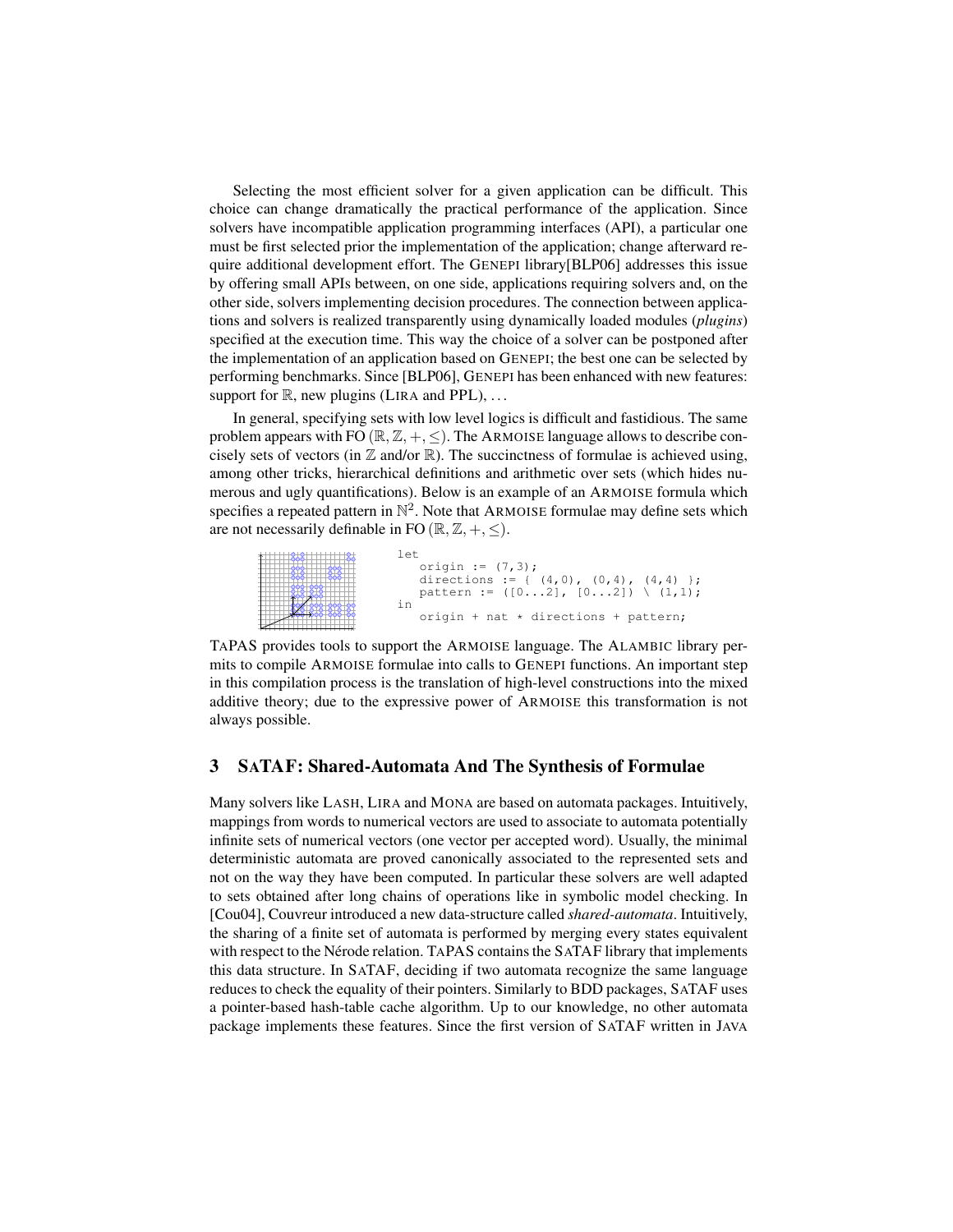by Couvreur [Cou04], a new version written in C is now maintained in TAPAS. TAPAS also provides an implementation of the GENEPI API based on SATAF.

Extracting geometrical properties (for instance linear constraints) from automata is a challenging problem. From a theoretical point of view, this problem has been solved in [Ler05]. This article provides a polynomial time algorithm for computing Presburger formulae from automata representing Presburger sets. The algorithm first extracts the "necessary" linear constraints from the automaton. Then, it computes an unquantified Presburger formula using only these constraints, Boolean operations, translations by integer vectors, and scaling by integer values. An implementation of this algorithm is provided with SATAF. The generated formulae follows the ARMOISE syntax. Note that SATAF, GENEPI and ALAMBIC provide together the very first implementation of an algorithm that normalizes Presburger formulae into unique canonical forms that only depend on the denoted sets. Intuitively in the normalization process, the minimization procedure for automata acts like a simplification procedure for the Presburger arithmetic.

### 4 Experimenting The Automata to Formulae Algorithm

FAST [BLP06] is a tool for verifying reachability properties of infinite-state systems. The tool is implemented over TAPAS. Benchmarks of FAST on various GENEPI implementations are available in [BLP06,BDEK07]. We experimented the computation of ARMOISE specifications from SATAF automata denoting the reachability sets of 40 systems. Some results are presented in the following table. Column " $\rightarrow$  A" is the time in seconds spent for computing an automaton  $A$  representing the reachability set, " $|A|$ " is the number of states of  $A, "A \rightarrow S"$  is the time in seconds to produce an ARMOISE specification S from A, |S| is the number of characters of S, "n" is the number of variables of S, and "l" is the number of linear constraints generated in S.

| system                               | $\rightarrow$ A |     |      |                    | $\, n \,$ |      |
|--------------------------------------|-----------------|-----|------|--------------------|-----------|------|
| Central Server system                | 9.57            | 75  | 0.07 | 3716 12 10         |           |      |
| Consistency Protocol                 | 194.96          | 90  | 0.06 | 3811 11 11         |           |      |
| CSM - N                              | 24.38           | 66  | 0.05 | - 3330 14 11 1     |           |      |
| Dekker ME                            | 17.73           | 200 | 0.01 | 13811 22 0         |           |      |
| Multipoll                            | 11.38           | 612 | 2.54 | 60995 18 19        |           |      |
| SWIMMING POOL                        | 71.03           | 553 | 0.14 | 1803               |           | 9 18 |
| Time-Triggered Protocol 116.89 17971 |                 |     |      | 90.53 984047 11 44 |           |      |

We also experimented the normalization of ARMOISE formulae on various examples. Due to space limitation, only four representative examples are presented: modulo, large-coef, large-var and unsimplified. Example modulo denotes the Cartesian product  $(11\mathbb{N}) \times (7\mathbb{N}) \times (5\mathbb{N}) \times (3\mathbb{N})$  where  $m\mathbb{N}$  is the set of non-negative integers multiple of  $m$ , large-coef is the conjunction of three linear constraints with coefficients larger than 20, large-var is a linear constraint defined over 36 variables, and unsimplified is a disjunction of two sets of linear constraints with redundant constraints. Benchmark results are summarized in the following table. Columns have the following meaning: "example" provides the name of the ARMOISE specification  $S_0$ , " $|S_0|$ " is the number of characters of  $S_0$ , " $S_0 \rightarrow A$ " is the time in seconds to produce a SATAF automaton  $A$  from  $S_0$ . The other columns have been defined previously.